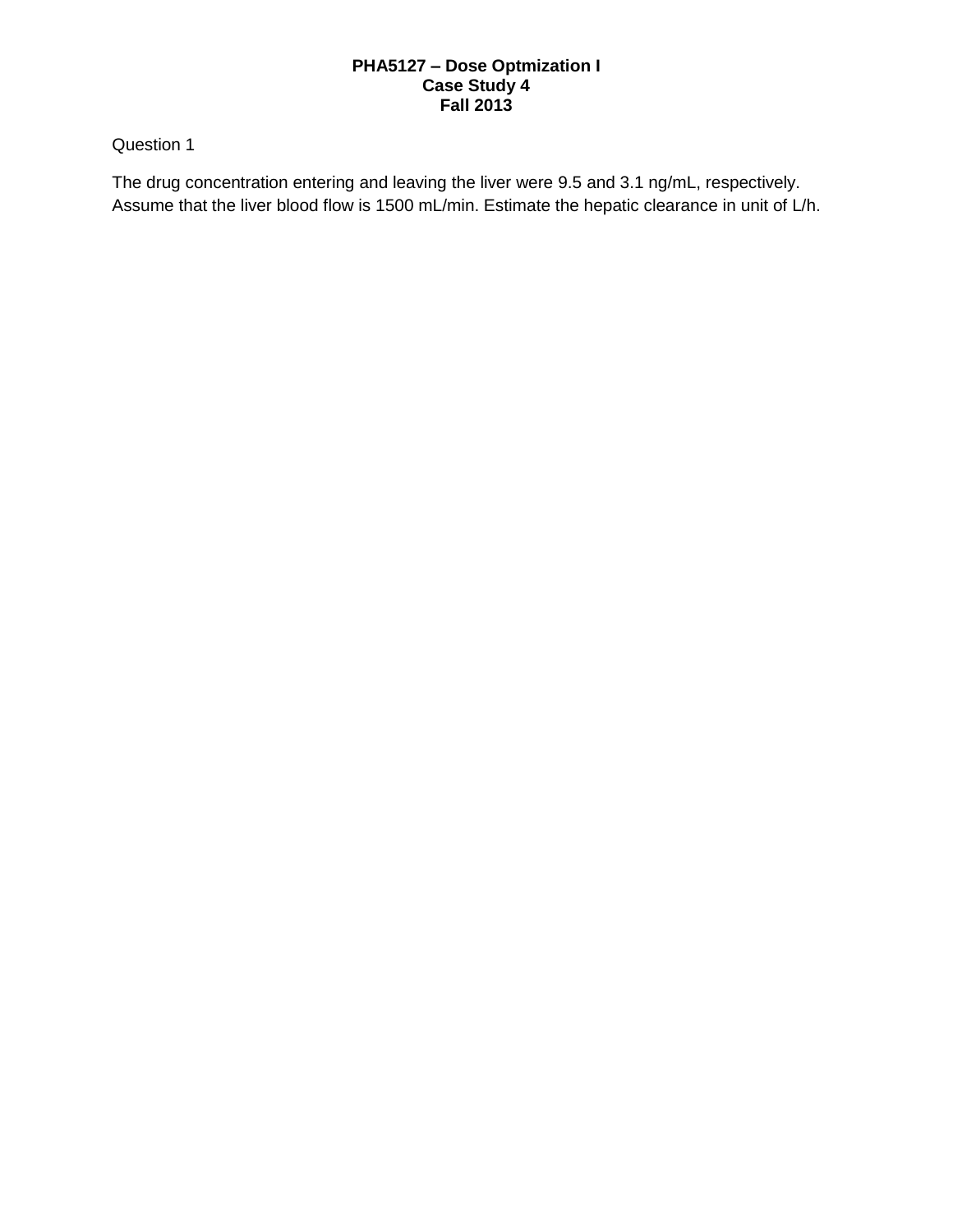# **PHA5127 – Dose Optmization I Case Study 4 Fall 2013**

# Question 2

In two scenarios, you have the intrinsic clearance of 35,000 L/min vs. 0.35 L/min. With a plasma protein binding of 75% and a liver blood flow 70 L/min, compute the following:

1. Hepatic clearance for (i) high extraction drug and (ii) low extraction drug

2. Infer situations wherein (i) plasma protein binding increased by 2-fold and (ii) blood flow is decreased by 1.5-fold. Explain the effect of these two scenarios, assuming that intrinsic clearance is consistent.